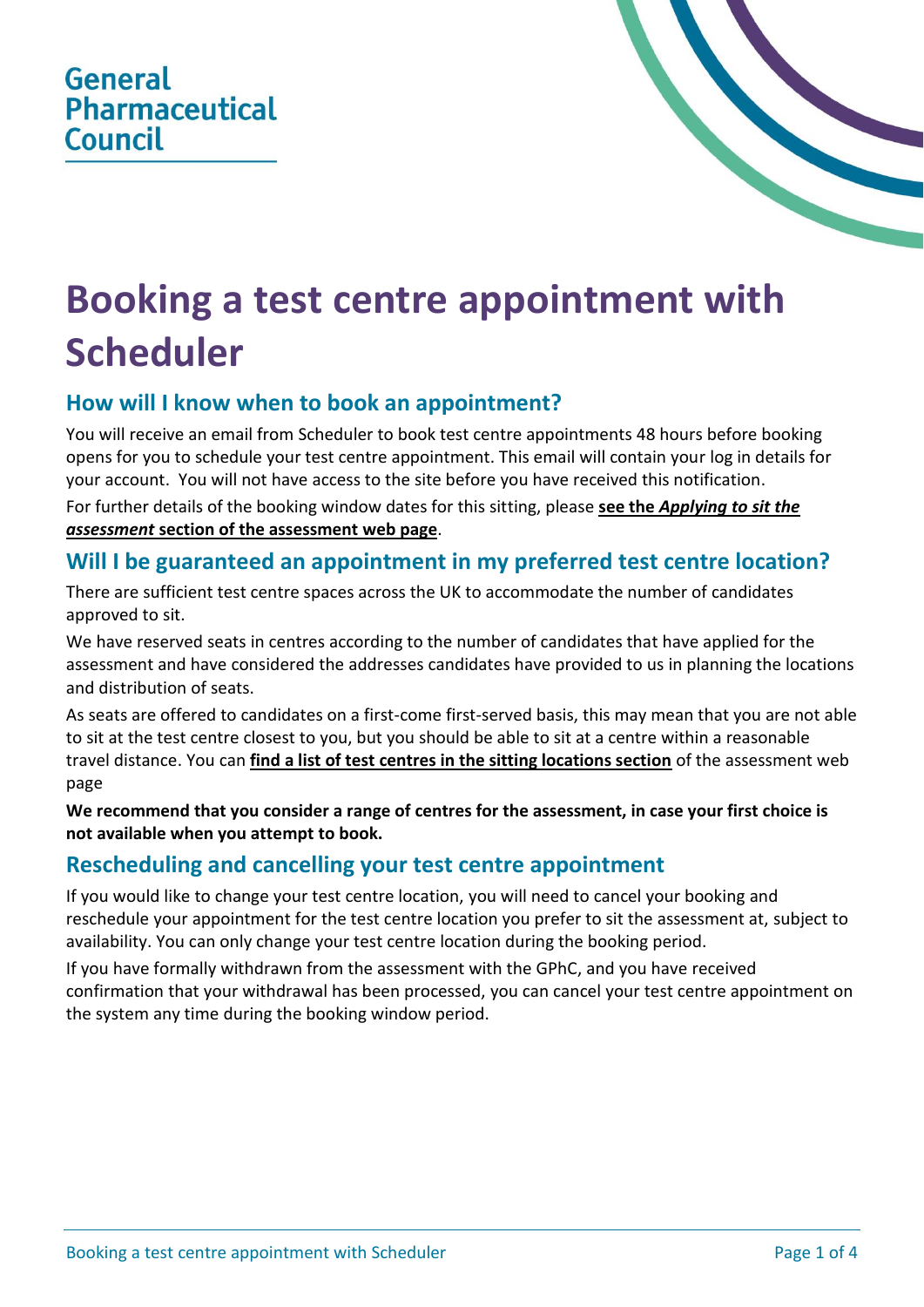## **Instructions for booking your BTL assessment slot**

#### **Step 1**

You will receive a welcome email from Scheduler **[noreply@schedulemytests.com](mailto:noreply@schedulemytests.com)** 48 hours before the booking window opens.

This email will provide you with a link to Scheduler (the test centre booking portal) and your log in details to access your account.

It will also confirm when the booking window will open. **You will not be able to book your test centre appointment at this stage.**

**If you have not received an email, please check your junk mail before contacting us.**

#### **Step 2**

At 8am on the day the **[booking window opens](https://www.pharmacyregulation.org/education/key-dates-foundation-training-scheme)** you will receive a second email to confirm you are eligible to book and the exact time you will be able to book from. You will not be able to book until at least 10.00 am on the day.

This email will also give you the email address for who to contact if you are having difficulty in booking your test.

#### **Step 3**

Use the login details (username and password) that were in your welcome email to access your account.

|          | $\circ$ $\vdash$<br><b>Scheduler</b> |  |
|----------|--------------------------------------|--|
| Username |                                      |  |
| Password |                                      |  |
|          | Login                                |  |
|          | <b>Forgot your Password?</b>         |  |

You must change your password once you have logged in for the first time.

#### **Step 4**

Select 'available tests' tab at the top middle of the screen.

| He Timetables      | <b>■ Test Booking</b>  |
|--------------------|------------------------|
| <b>My Bookings</b> | <b>Available Tests</b> |

#### **Step 5**

You will then be directed to a page with a booking card for the assessment, which includes all the details of the sitting.

If you want to find out what your closest test centre to your location is, select this arrow.



The booking card will then state your closest test centre as the first option on the card.



Select the **(i)** icon at the bottom of the booking card if you want to look at all the available test centres.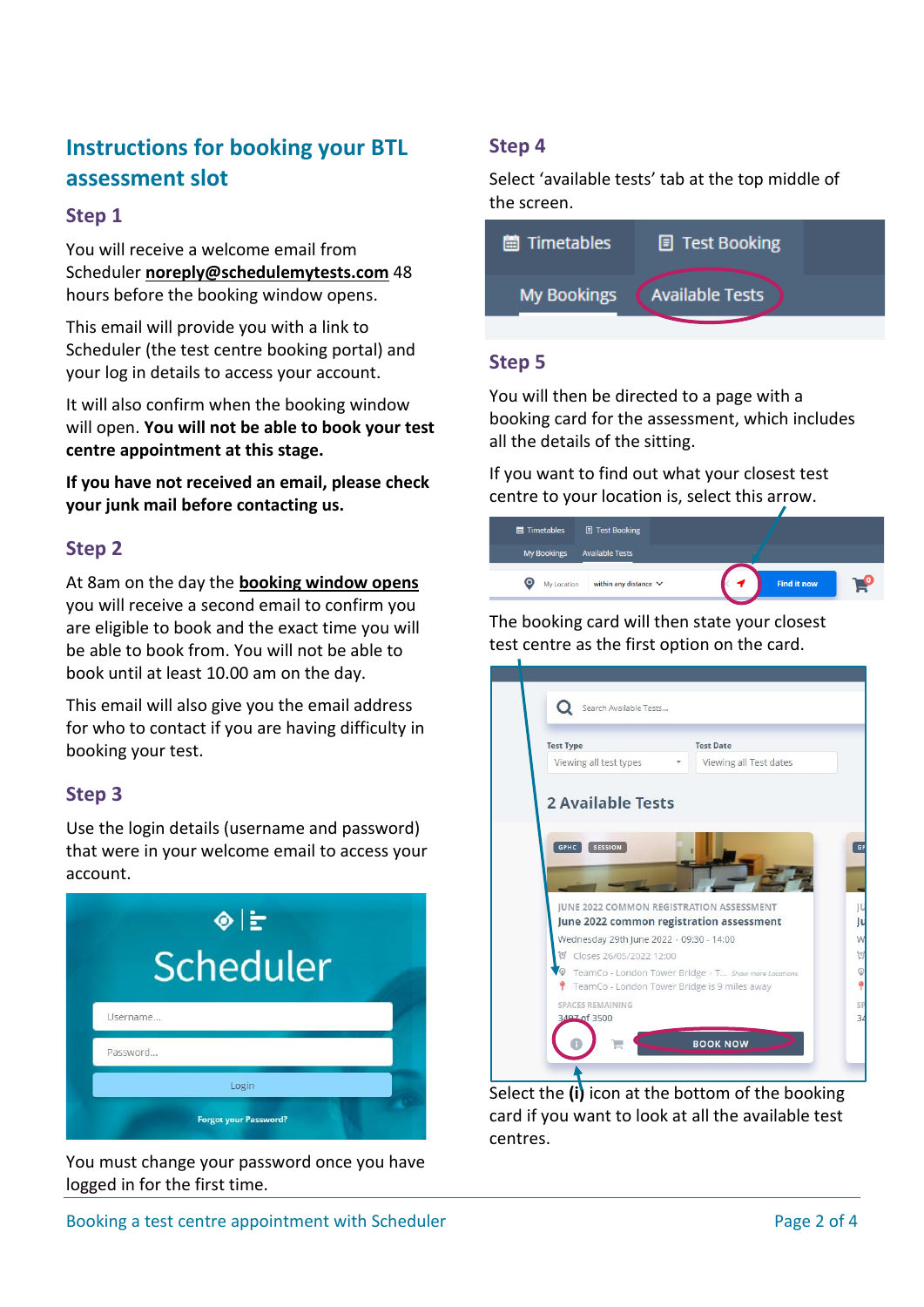If you already know your chosen test centre, you can select the '**book now**' button and skip to **step 7.**

#### **Step 6**

You will also see a list of all available test centres using Google maps. You can use the pins on the map to see all the test centres that are available.

Select the 'add to basket' button once you have found the test centre to find the test centre you want to sit the assessment at.



#### **Step 7**

A36

A screen will then pop up for you to search and select your test centre. Once you have made your selection, click 'continue' at the bottom of the page.

٠ Wells

Leaflet | © Mapbox © OpenStreetMap Improve this ma

| Wednesday 29th June 2022 from 10:00 - 13:00<br>Showing 9 of 9 locations · 0 selected for booking | Y | Search locations | $\alpha$      |
|--------------------------------------------------------------------------------------------------|---|------------------|---------------|
| TeamCo - London Tower Bridge                                                                     |   |                  |               |
| TC056_02<br>79 seats remaining                                                                   |   |                  | Select        |
| TeamCo - Birmingham                                                                              |   |                  |               |
| <b>TC046</b>                                                                                     |   |                  | <b>Select</b> |
| 50 seats remaining                                                                               |   |                  |               |
| Kaplan - Liverpool                                                                               |   |                  |               |
| KP009                                                                                            |   |                  | Select        |
| 17 seats remaining                                                                               |   |                  |               |
| Vitspro - Newcastle                                                                              |   |                  |               |
| VI002                                                                                            |   |                  | Select        |
| 12 seats remaining                                                                               |   |                  |               |
| Bridge Training - London Croydon                                                                 |   |                  |               |
| <b>BR001</b>                                                                                     |   |                  | Select        |

#### **Step 8**

Your basket button can be found towards the top right of the screen, and it should appear like this:

| now |  |
|-----|--|
|     |  |

If you click on the basket, it will then lead you to a screen to review your booking.

#### **Step 9**

Once you have reviewed your booking and are happy with the details, select 'place order'.

| If you are required to pay for your booking then you must do so before it<br>can be confirmed. Please refer to your employer if you are unsure if you<br>are responsible for this payment. |
|--------------------------------------------------------------------------------------------------------------------------------------------------------------------------------------------|
| No payment is required. Please proceed by selecting 'Place Order' to<br>process this transaction and receive your order confirmation.                                                      |
| <b>Place Order</b>                                                                                                                                                                         |